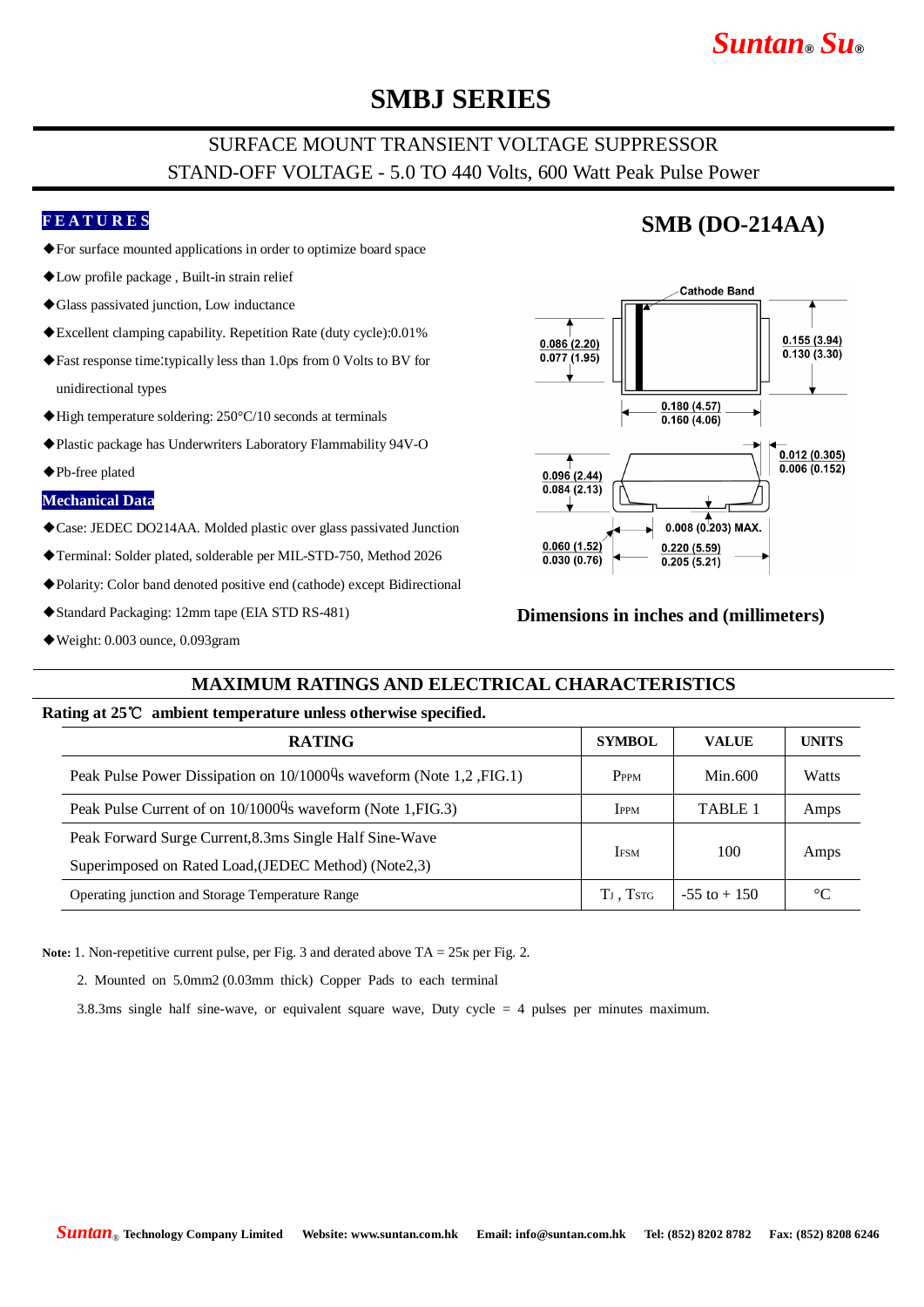# *Suntan***®** *Su***®**

# **SMBJ SERIES**

## SURFACE MOUNT TRANSIENT VOLTAGE SUPPRESSOR STAND-OFF VOLTAGE - 5.0 TO 440 Volts, 600 Watt Peak Pulse Power

| <b>SMBJ PART NUMBER</b>                 |            | <b>REVERSE</b> | <b>BREAKDOWN</b> | <b>BREAKDOWN</b> | <b>TEST</b>    | <b>MAXIMUM</b>  | <b>PEAK</b>  | <b>REVERSE</b>  |
|-----------------------------------------|------------|----------------|------------------|------------------|----------------|-----------------|--------------|-----------------|
|                                         |            | STAND-         | <b>VOLTAGE</b>   | <b>VOLTAGE</b>   | <b>CURR</b>    | <b>CLAMPING</b> | <b>PULSE</b> | <b>LEAKAGE</b>  |
| <b>UNI-POLAR</b><br><b>BI-POLAR</b>     | <b>OFF</b> | VBR(V)         | VBR(V)           | <b>ENT IT</b>    | <b>VOLTAGE</b> | <b>CURRENT</b>  | @VRWM        |                 |
|                                         |            | <b>VOLTAGE</b> | MIN. @IT         | MAX. @IT         | (mA)           | @Ipp            | Ipp          | $IR(\mu)$       |
|                                         |            | VRWM(V)        |                  |                  |                | Vc(V)           | (A)          | A)              |
| SMBJ5.0A                                | SMBJ5.0CA  | $\mathfrak{S}$ | 6.4              | $7\phantom{.0}$  | 10             | 9.2             | 65.3         | 800             |
| SMBJ6.0A                                | SMBJ6.0CA  | 6              | 6.67             | 7.37             | 10             | 10.3            | 58.3         | 800             |
| SMBJ6.5A                                | SMBJ6.5CA  | 6.5            | 7.22             | 7.98             | 10             | 11.2            | 53.6         | 500             |
| SMBJ7.0A                                | SMBJ7.0CA  | $\tau$         | 7.78             | 8.6              | 10             | 12              | 50           | 200             |
| SMBJ7.5A                                | SMBJ7.5CA  | 7.5            | 8.33             | 9.21             | $\mathbf{1}$   | 12.9            | 46.6         | 100             |
| $\ensuremath{\mathrm{SMBJ8.0A}}\xspace$ | SMBJ8.0CA  | 8              | 8.89             | 9.83             | $\mathbf{1}$   | 13.6            | 44.2         | 50              |
| SMBJ8.5A                                | SMBJ8.5CA  | 8.5            | 9.44             | 10.4             | 1              | 14.4            | 41.7         | 20              |
| SMBJ9.0A                                | SMBJ9.0CA  | 9              | 10               | 11.1             | $\mathbf{1}$   | 15.4            | 39           | 10              |
| SMBJ10A                                 | SMBJ10CA   | 10             | 11.1             | 12.3             | $\mathbf{1}$   | 17              | 35.3         | 5               |
| SMBJ11A                                 | SMBJ11CA   | 11             | 12.2             | 13.5             | $\mathbf{1}$   | 18.2            | 33           | 5               |
| SMBJ12A                                 | SMBJ12CA   | 12             | 13.3             | 14.7             | $\mathbf{1}$   | 19.9            | 30.2         | 5               |
| SMBJ13A                                 | SMBJ13CA   | 13             | 14.4             | 15.9             | $\mathbf{1}$   | 21.5            | 28           | 5               |
| SMBJ14A                                 | SMBJ14CA   | 14             | 15.6             | 17.2             | $\mathbf{1}$   | 23.2            | 25.9         | 5               |
| SMBJ15A                                 | SMBJ15CA   | 15             | 16.7             | 18.5             | $\mathbf{1}$   | 24.4            | 24.6         | 5               |
| SMBJ16A                                 | SMBJ16CA   | 16             | 17.8             | 19.7             | $\mathbf{1}$   | 26              | 23.1         | 5               |
| SMBJ17A                                 | SMBJ17CA   | 17             | 18.9             | 20.9             | 1              | 27.6            | 21.8         | $5\overline{)}$ |
| SMBJ18A                                 | SMBJ18CA   | 18             | 20               | 22.1             | $\mathbf{1}$   | 29.2            | 20.6         | $5\overline{)}$ |
| SMBJ20A                                 | SMBJ20CA   | 20             | 22.2             | 24.5             | $\mathbf{1}$   | 32.4            | 18.6         | 5               |
| SMBJ22A                                 | SMBJ22CA   | 22             | 24.4             | 26.9             | $\mathbf{1}$   | 35.5            | 16.9         | 5               |
| SMBJ24A                                 | SMBJ24CA   | 24             | 26.7             | 29.5             | 1              | 38.9            | 15.5         | 5               |
| SMBJ26A                                 | SMBJ26CA   | 26             | 28.9             | 31.9             | $\mathbf{1}$   | 42.1            | 14.3         | 5               |
| SMBJ28A                                 | SMBJ28CA   | 28             | 31.1             | 34.4             | $\mathbf{1}$   | 45.4            | 13.3         | 5 <sup>5</sup>  |
| SMBJ30A                                 | SMBJ30CA   | 30             | 33.3             | 36.8             | $\mathbf{1}$   | 48.4            | 12.4         | 5 <sup>5</sup>  |
| SMBJ33A                                 | SMBJ33CA   | 33             | 36.7             | 40.6             | $\mathbf{1}$   | 53.3            | 11.3         | $5\overline{)}$ |
| SMBJ36A                                 | SMBJ36CA   | 36             | 40               | 44.2             | $\mathbf{1}$   | 58.1            | 10.4         | 5 <sup>5</sup>  |
| SMBJ40A                                 | SMBJ40CA   | 40             | 44.4             | 49.1             | $\mathbf{1}$   | 64.5            | 9.3          | 5 <sup>5</sup>  |
| SMBJ43A                                 | SMBJ43CA   | 43             | 47.8             | 52.8             | $\mathbf{1}$   | 69.4            | 8.7          | 5 <sup>5</sup>  |
| SMBJ45A                                 | SMBJ45CA   | 45             | 50               | 55.3             | $\mathbf{1}$   | 72.7            | 8.3          | 5 <sup>5</sup>  |

Note: Specifications are subject to change without notice. For more detail and update, please visit our website.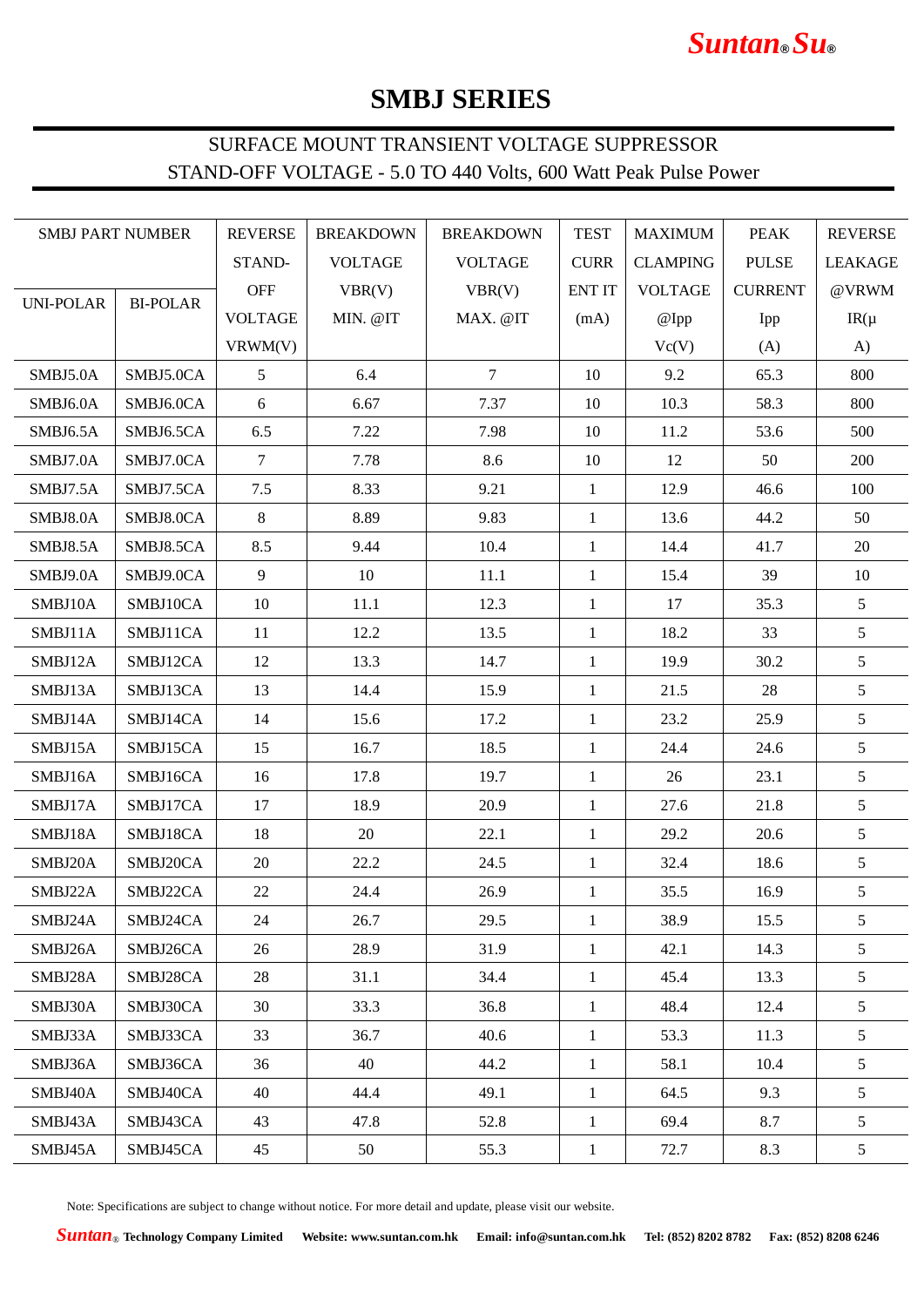# *Suntan***®** *Su***®**

# **SMBJ SERIES**

## SURFACE MOUNT TRANSIENT VOLTAGE SUPPRESSOR STAND-OFF VOLTAGE - 5.0 TO 440 Volts, 600 Watt Peak Pulse Power

| <b>SMBJ PART NUMBER</b> |                 | <b>REVERSE</b> | <b>BREAKDOWN</b> | <b>BREAKDOWN</b> | <b>TEST</b>    | <b>MAXIMUM</b>  | <b>PEAK</b>  | <b>REVERSE</b>  |
|-------------------------|-----------------|----------------|------------------|------------------|----------------|-----------------|--------------|-----------------|
|                         |                 | STAND-         | <b>VOLTAGE</b>   | <b>VOLTAGE</b>   | <b>CURRE</b>   | <b>CLAMPING</b> | <b>PULSE</b> | <b>LEAKAGE</b>  |
|                         | <b>OFF</b>      | VBR(V)         | VBR(V)           | NT IT            | <b>VOLTAGE</b> | <b>CURRENT</b>  | @VRWM        |                 |
| <b>UNI-POLAR</b>        | <b>BI-POLAR</b> | <b>VOLTAGE</b> | MIN. @IT         | MAX. @IT         | (mA)           | @Ipp            | Ipp          | $IR(\mu)$       |
|                         |                 | VRWM(V)        |                  |                  |                | Vc(V)           | (A)          | A)              |
| SMBJ48A                 | SMBJ48CA        | 48             | 53.3             | 58.9             | $\mathbf{1}$   | 77.4            | 7.8          | $5\overline{)}$ |
| SMBJ51A                 | SMBJ51CA        | 51             | 56.7             | 62.7             | $\mathbf{1}$   | 82.4            | 7.3          | $\sqrt{5}$      |
| SMBJ54A                 | SMBJ54CA        | 54             | 60               | 66.3             | 1              | 87.1            | 6.9          | 5               |
| SMBJ58A                 | SMBJ58CA        | 58             | 64.4             | 71.2             | $\mathbf{1}$   | 93.6            | 6.5          | 5               |
| SMBJ60A                 | SMBJ60CA        | 60             | 66.7             | 73.7             | $\mathbf{1}$   | 96.8            | 6.2          | 5               |
| SMBJ64A                 | SMBJ64CA        | 64             | 71.1             | 78.6             | $\mathbf{1}$   | 103             | 5.9          | 5               |
| SMBJ70A                 | SMBJ70CA        | 70             | 77.8             | 86               | 1              | 113             | 5.3          | 5               |
| SMBJ75A                 | SMBJ75CA        | 75             | 83.3             | 92.1             | 1              | 121             | 5            | 5               |
| SMBJ78A                 | SMBJ78CA        | 78             | 86.7             | 95.8             | 1              | 126             | 4.8          | 5               |
| SMBJ85A                 | SMBJ85CA        | 85             | 94.4             | 104              | $\mathbf{1}$   | 137             | 4.4          | 5               |
| SMBJ90A                 | SMBJ90CA        | 90             | 100              | 111              | $\mathbf{1}$   | 146             | 4.1          | 5               |
| SMBJ100A                | SMBJ100CA       | 100            | 111              | 123              | $\mathbf{1}$   | 162             | 3.7          | 5               |
| SMBJ110A                | SMBJ110CA       | 110            | 122              | 135              | $\mathbf{1}$   | 177             | 3.4          | 5               |
| SMBJ120A                | SMBJ120CA       | 120            | 133              | 147              | $\mathbf{1}$   | 193             | 3.1          | 5               |
| SMBJ130A                | SMBJ130CA       | 130            | 144              | 159              | $\mathbf{1}$   | 209             | 2.9          | 5               |
| SMBJ150A                | SMBJ150CA       | 150            | 167              | 185              | $\mathbf{1}$   | 243             | 2.5          | 5               |
| SMBJ160A                | SMBJ160CA       | 160            | 178              | 197              | $\mathbf{1}$   | 259             | 2.3          | 5               |
| SMBJ170A                | SMBJ170CA       | 170            | 189              | 209              | 1              | 275             | 2.2          | 5               |
| SMBJ180A                | SMBJ180CA       | 180            | 201              | 222              | 1              | 292             | 2.1          | 5               |
| SMBJ200A                | SMBJ200CA       | 200            | 224              | 247              | $\mathbf{1}$   | 342             | 1.9          | 5               |
| SMBJ220A                | SMBJ220CA       | 220            | 246              | 272              | $\mathbf{1}$   | 356             | 1.7          | 5               |
| SMBJ250A                | SMBJ250CA       | 250            | 279              | 309              | $\mathbf{1}$   | 405             | 1.5          | 5               |
| SMBJ300A                | SMBJ300CA       | 300            | 355              | 371              | $\mathbf{1}$   | 486             | 1.3          | 5               |
| SMBJ350A                | SMBJ350CA       | 350            | 391              | 432              | $\mathbf{1}$   | 567             | 1.1          | 5               |
| SMBJ400A                | SMBJ400CA       | 400            | 447              | 494              | $\mathbf{1}$   | 648             | 0.9          | 5               |
| SMBJ440A                | SMBJ440CA       | 440            | 492              | 543              | $\mathbf{1}$   | 713             | 0.9          | 5               |

Note: Specifications are subject to change without notice. For more detail and update, please visit our website.

*Suntan*® **Technology Company Limited Website: www.suntan.com.hk Email: info@suntan.com.hk Tel: (852) 8202 8782 Fax: (852) 8208 6246**